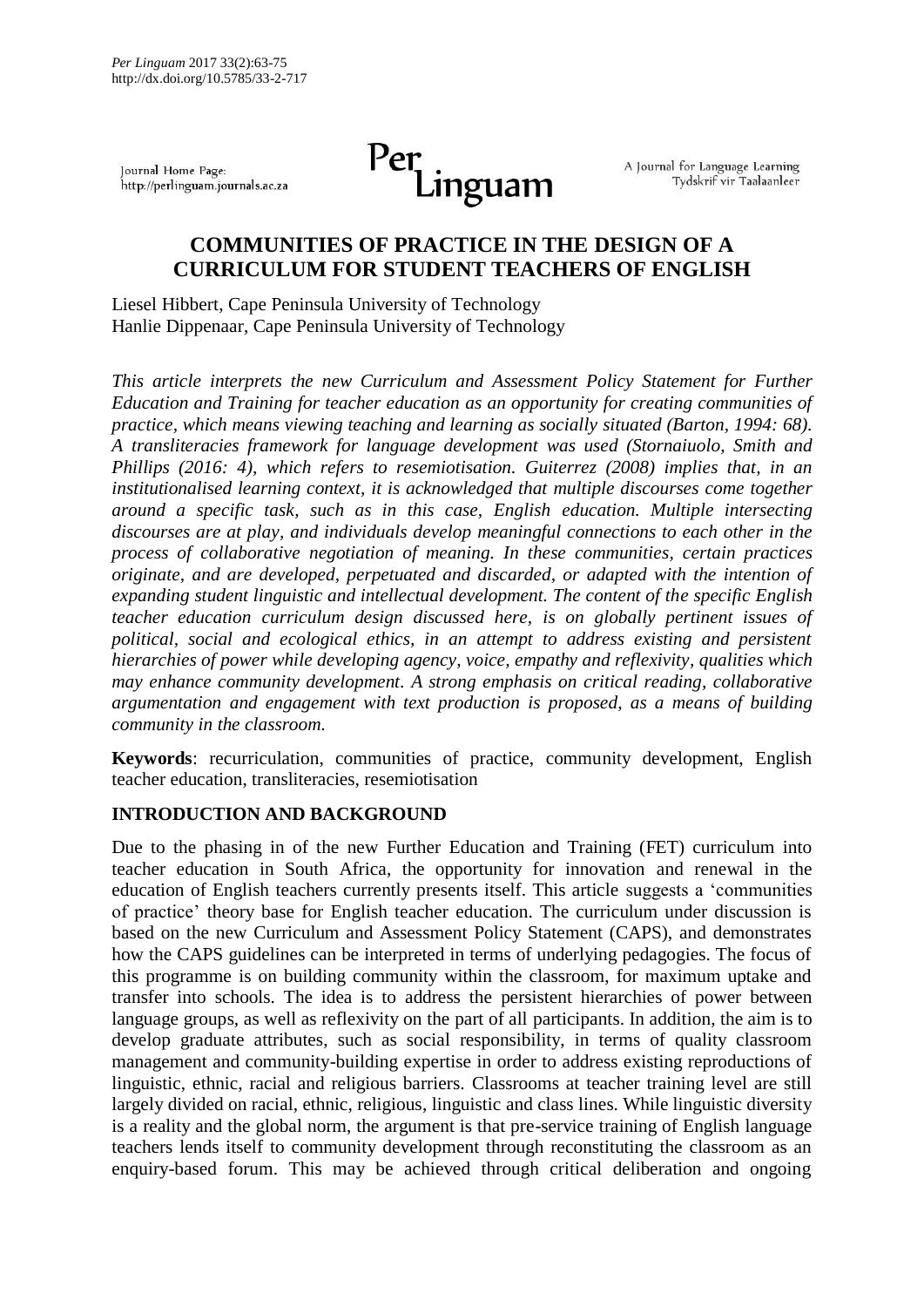structured argumentation with the aim of building a community of practice within the group, as well as between the facilitator and the students.

The vision we have for teacher education implies that the general purpose of the current BEd programme is to prepare teachers to become self-reflective community-building practitioners and facilitators. This requires students to understand what it entails to expand the capacity to critically reflect on their own choices of action in the classroom. Any course or module needs to adhere to the general graduate attributes and competencies which form part of a comprehensive teacher development programme. Pre-service teachers need to display, to both learners and evaluators, their personal motivation, and to visibly model commitment to social responsibility and inclusion. These attributes are developed within the framework of the expected seven roles of the teacher as prescribed by the Norms and Standards for Teachers in South Africa (Department of Basic Education (DBE), 2000: 12). The principles underlying the policy are the following (DBE, 2000: 12):

a teacher is required to be a specialist in a particular learning area, subject or phase, a specialist in teaching and learning, a specialist in assessment, a curriculum developer, a leader, administrator and manager, a scholar and lifelong learner, and a professional who plays a community, citizenship, and pastoral role.

The language teaching approaches suggested were drawn from the CAPS document, which states the required language teaching approach as involving a text-based, communicativebased and historically-based positioning of texts (DBE, 2011: 9). Student teachers should be prepared not only to teach the CAPS but also to build future communities with enquiry-based dispositions. Teaching of vocabulary, grammar, discourse and genre are required to be taught in context. Language development is seen as being for personal as well as professional empowerment (based on an individually-motivated and research-driven process approach).

The pre-service teacher also needs to demonstrate a high level of critical reading and writing and metacognition. The CAPS requirements for English Home Language Grades 7 to 9 (DBE, 2011: 9) specify four areas of concentration, each of which should be part of the suggested language competency units per year, namely, listening and viewing (critical comprehension), reading and viewing (literature), and writing and presenting. We strongly suggest that all genres specified by the CAPS language curriculum should appear in each thematic unit, i.e., factual discipline-related texts, short stories, poetry, novels, drama, film, popular literature and media (e.g., journalism, news, online and print). Alongside this, grammar, register, critical language awareness, critical discourse analysis, and historical and current aspects of English as a local and global language are addressed. Furthermore, we aim – as far as possible, given the contextual constraints – to produce graduates who have critical views on global trends and key issues (e.g., migration, urbanisation, environmental and human rights renewals and ethics), in other words, a general knowledge approach, as well as creative engagement in terms of independent text production. In order to address student language development, and social, class and linguistic hierarchies, a transliteracies framework is suggested, which is theme-based, literature-based and discourse-based.

# **A TRANSLITERACIES FRAMEWORK**

The term 'cultural diversity' is preferred to the term 'multiculturalism', and 'linguistic diversity' to the term 'multilingualism'. The term 'linguistic diversity' is preferred as it signals infinite discourse-based complexities, hierarchies of power and ways of speaking, rather than the use of a number of languages alongside each other. For the sake of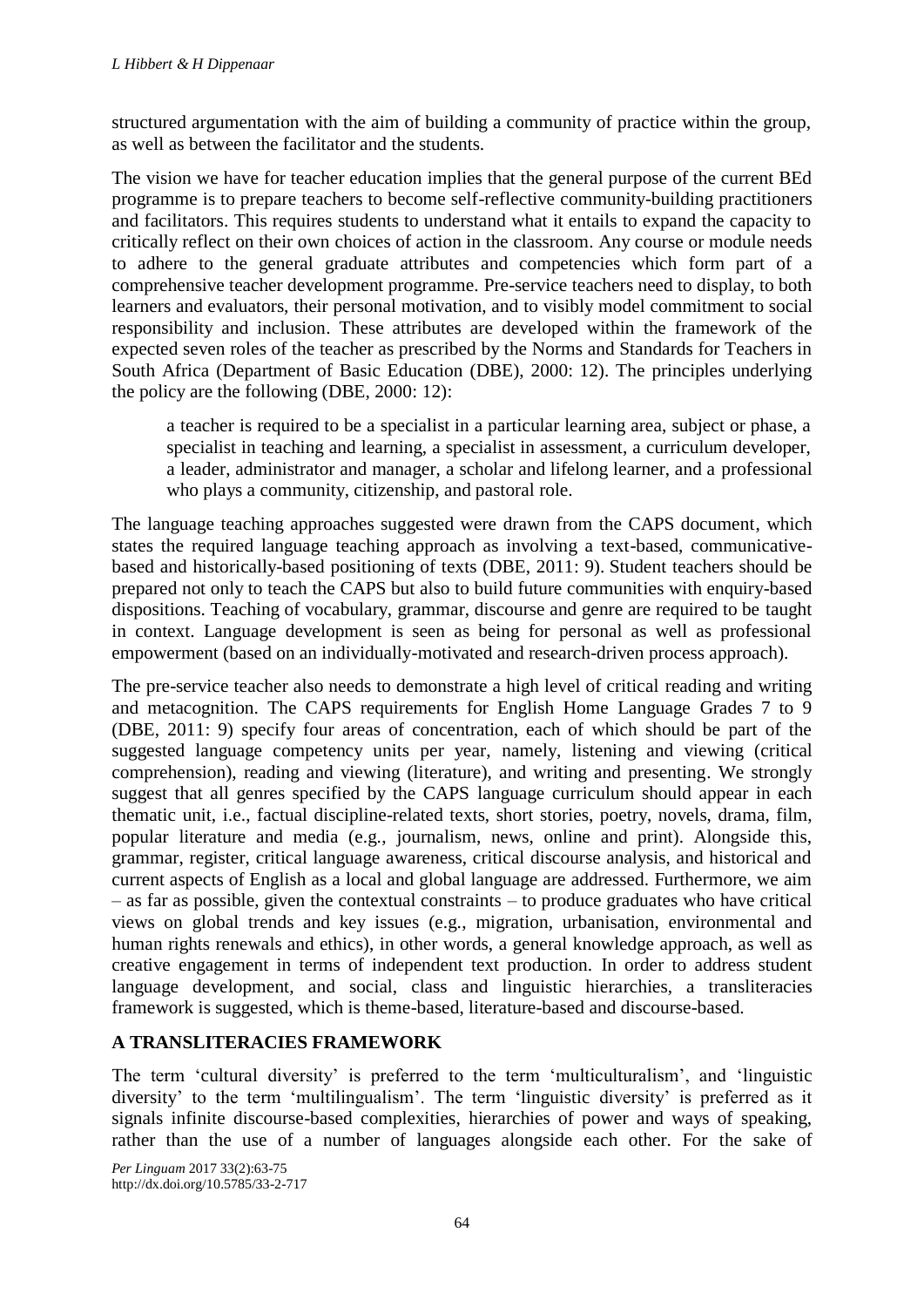convenience, in the postcolonial era, the phenomenon of unregulated and regulated text that Sebba (2012: 5) views as a continuum, rather than completely separated, has been glossed over. The drive for English only, on the part of the academy, is still prevalent. For instance, people of colour are referred to by the academy in South Africa generally as 'diverse', despite the fact that everyone is 'diverse' in a multitude of ways and configurations of culture (Bangeni & Kapp, 2008: 255). The label 'diverse students', as opposed to 'white' students, used within the academies indicates that students in South Africa are still largely perceived as two or three historically-based distinct groups by academics, as was customary in the apartheid-era education system. In order to move away from such institutionally entrenched perspectives, misconceptions and distorted categorisation, certain key pedagogies are discussed with direct reference to the conceptualised English curriculum, with the aim of rendering the curriculum inclusive.

# **COMMUNITIES OF PRACTICE**

The lens used to view teaching and learning is that of 'communities of practice', in which language is viewed as socially situated (Barton, 1994: 68). This is described in more detail in terms of the multi-literacies framework for language development (Cope & Kalantzis, 2000: 5). The framework views any communicative situation in an institutionalised learning context as a coming together of multiple discourses around a specific task. According to the framework, learning communities are communities in which certain practices originate, and are developed, perpetuated and discarded, or adapted with the intention of moving them forward. This raises the question of what definitions there might be of 'moving forward'. To some educationists and education policymakers this kind of progression would mean education for mere economic gain. From a more comprehensive, inclusive and human rights perspective, performance and 'progress' in complex literacy performance are ideally measured by a cluster of variables. These variables do not exclude economic wellbeing but do include such variables as social wellbeing, and what Winberg, Ntloko and Ncubukezi (2015: 5) refer to, as many others do, as a strong senses of agency and voice. This implies that the aim of language education for enhanced equity in South Africa would be that of meaningful connections of individuals to each other in loosely formed communities. Within the classroom, these communities are ideally created with a life-long aim of carry-over into community-building in civil society and schools.

We view academic staff and students as practitioners, having no artificial dichotomy between them and no entrenched autocratic relationships, but instead as being engaged in dialectic interaction (Engeström & Sannino, 2011: 371) between participants and facilitators/mentors in the learning process. In this community, a student moves from being an apprentice to being a practitioner, in the process acquiring and being able to confidently and competently negotiate within a number of multiple shifting discourses. In order to achieve this kind of egalitarian ethos, some groundwork is required by the faculty and staff. Students continue to have expectations of top-down relationships with facilitators, expectations which may in turn continue to undermine their agency or their sense of responsibility towards their own education and themselves, while also impacting negatively on their personal development and performance. Therefore, Sale's (2015: vii) core principles of learning are applied, especially with regard to the promotion of active and experiential learning, with a focus on self-directed learning and a simultaneous facilitation of the development of critical thinking.

The curriculum suggested is based on a triangular model of activity (Engeström, 1999: 34) and is applied to develop the 'critical consciousness' of student teachers through a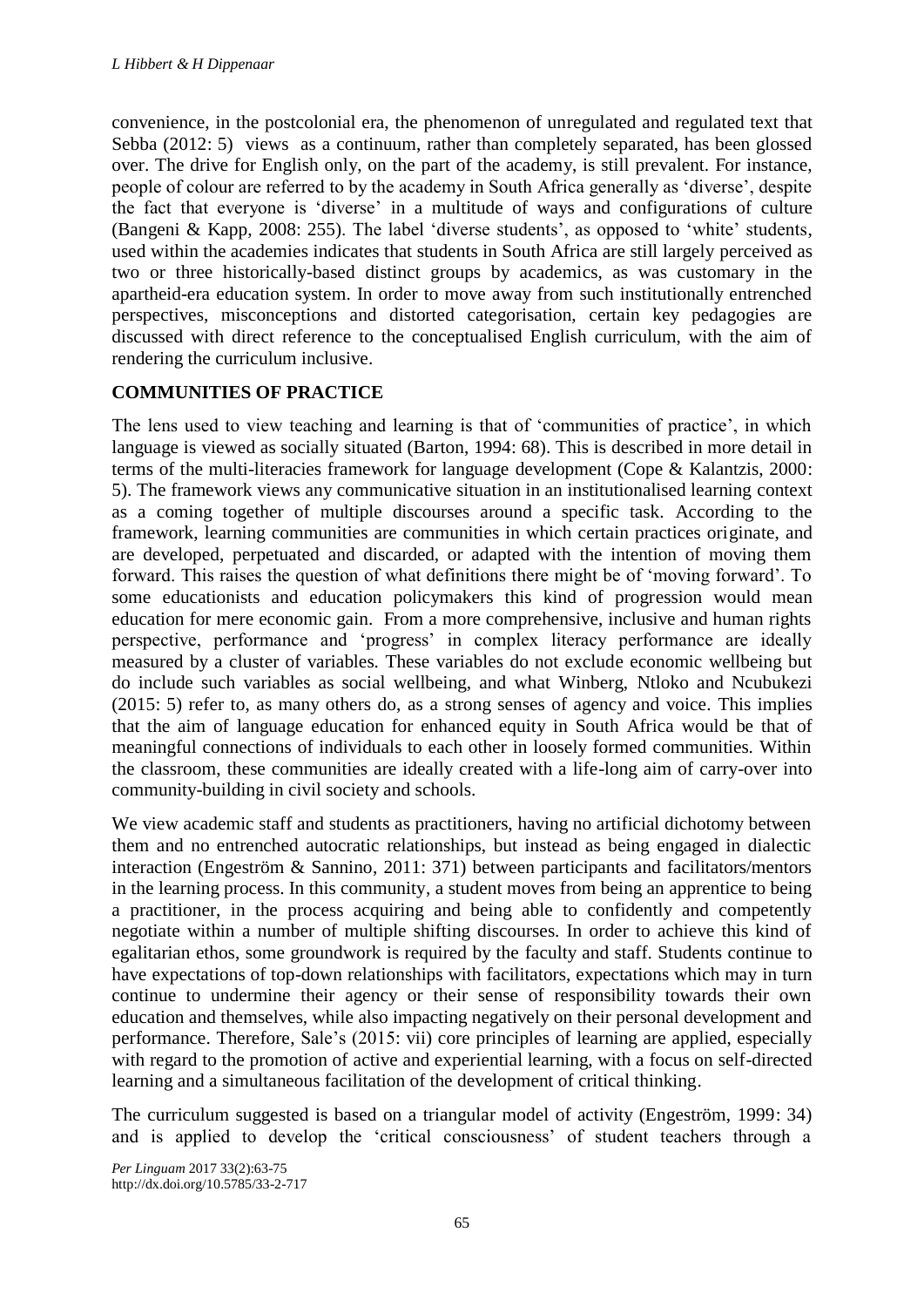combination of activities and tools. Bearing in mind the arguments of Engeström and Sannino (2011: 371), student teachers should be agents in their own academic and professional development within the community of the university context. Students and lecturers participate in a complex activity system of actions, tools, members, rules and 'a community' (Engeström, 1991: 136). According to this model, the lecture hall becomes the site for interventions (rules) and praxis that extend beyond theory and create opportunities for the formation of communities of practice, as described by McMillan (2009: 11). For this purpose, boundary zones (McMillan, 2009: 11) within which classroom discussions take place are reconstituted.

Learning, within the activity theory framework as interpreted by Dippenaar, Liebenberg and Bosman (2016: 180), is a collective process leading to the activity of creating change. These concepts relating to activity theory are now briefly described in terms of the activity system framework informing the English curriculum as we have conceptualised it, specifically the three components: subjects, objective and community. The *subjects* in the activity system are students who are studying to be English teachers in the FET phase (Grades 7-12). The primary *objective* or motive of this activity system is to enhance the content knowledge of the students in English as part of their preparation to be English teachers. This is a reciprocal objective or goal, as the student teachers are practising and developing their individual content knowledge as well as their communication and pedagogical skills, both of which form part of their professional development as English teachers. According to our curriculum as it is conceptualised, this happens when they are given authentic opportunities to develop and practise these skills.

The *community* in this activity system is the Department of English, which consists of English lecturers and students of English who will be teaching in the senior and FET phases. They form part of the larger activity system of the institution and the national and provincial Department of Education. The relationship of the community to the elements within the activity system is realised via rules and the division of labour. The primary division-of-labour classification is based on the English students' interactions with their respective lecturers and peers. However, secondary to that are the organisational, collaborative and facilitated activities offered by the lecturer to the students. The mediating *tools* and artefacts are the students' portfolios, which may include all of their written tasks, their own notes and reflections, and feedback. These tools also include any resources used by the students. The *rules* in the activity system include those to do with the organisation, objectives, assessment criteria, and norms and values, all of which were shared, or perhaps negotiated, with the students before the onset of the first lectures.

Jaworski and Goodchild (2006: 359) argue that the value of activity theory is the 'possibility of exploring the mediating elements and the dialectical relationships' between all the elements within the activity system (tools, subject, object, outcome, rules, community and division of labour). This is done by creating a context in which our English student teachers experience learning in terms of learning something new, a process which requires reconceptualisation and critical reflection (Goodyear & Zenios, 2007: 355). They do this by interacting as professional learning communities. These professional learning communities create opportunities to engage with content in relation to their own learning and to improve their practice as teachers (Vescio, Ross & Adams, 2008: 160). This development of learning communities as part of teacher education is an emerging form of teaching preparation (Daniel, Auhl & Hastings, 2013: 160; Le Cornu & Ewing, 2008: 1880).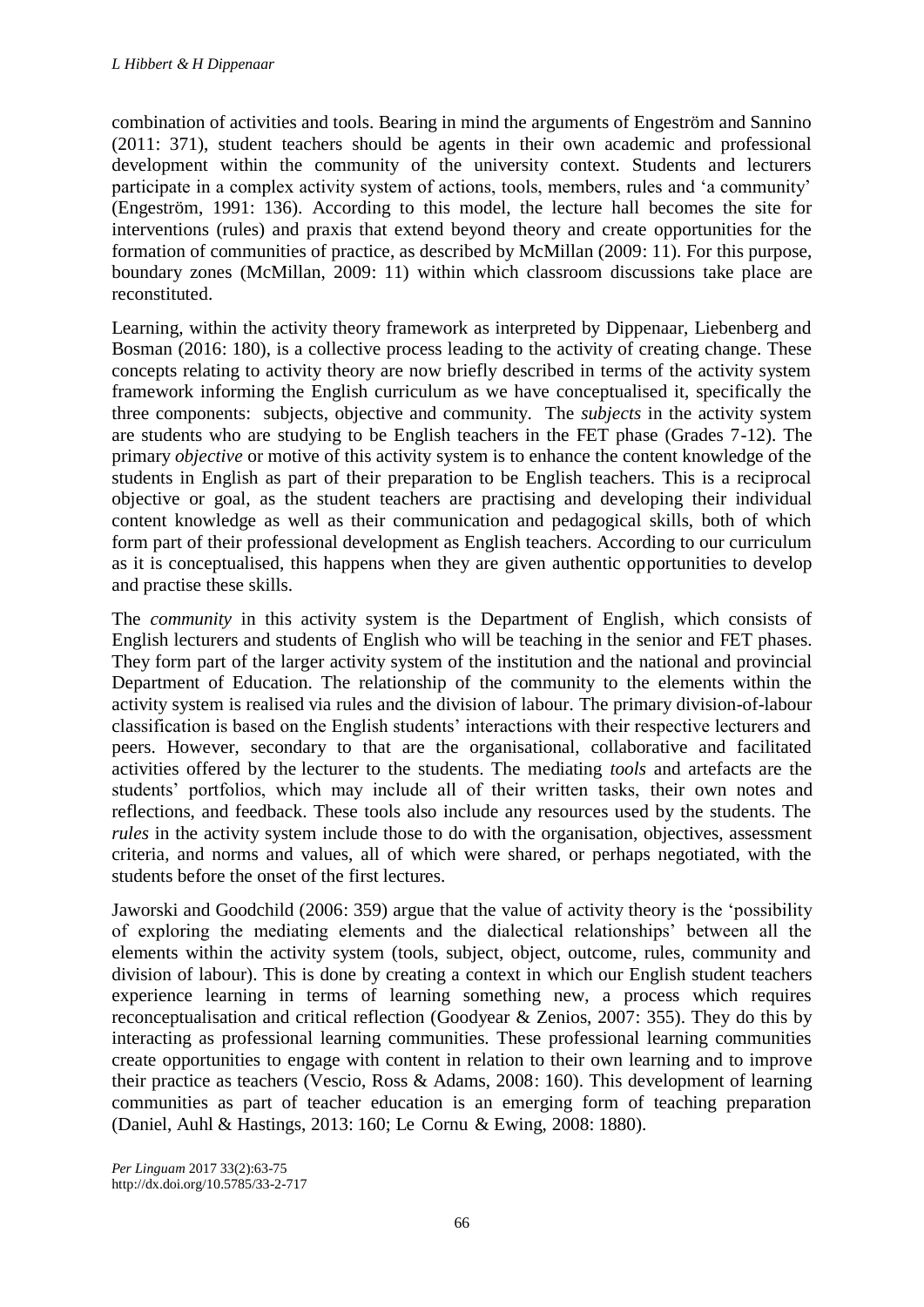In terms of collaborative and critical reflection, Daniel et al. (2013: 160) found that future teachers who participate in professional learning communities develop an awareness of the role of a teacher in their own professional development. During this process, critical reflective thinking starts as a mediating tool, through the use of specific activities to facilitate inquiry (Goodchild, Fugelstad & Jaworksi, 2013: 4). The Department of Higher Education and Training's Integrated Strategic Planning Framework for Teacher Education and Development in South Africa (2011) also recommends the formation of professional learning communities.

# **RECURRICULATION FOR FET ENGLISH TEACHER EDUCATION IN SOUTH AFRICA**

#### **Prerequisites for successful implementation**

The success rate of the curriculum implementation will depend on the institutional, student and collegial buy-in of the participants regarding division of roles and responsibilities. Collegial buy-in implies no fear of change, no attachment to past habits, and being keen on changing the environment and sharing power with students. With reference to institutional buy-in, metaphorically speaking, one cannot play tennis on a hockey field, even with the best players or intentions. The field needs to be shaped and laid out in order to facilitate the desired outcomes. In other words, the context, the faculty, the institutional arrangements and in-house university ethos and provisions available, and the impact of the conceptualised curriculum on the quality of teaching and learning all need to be considered. What these variables are, how they may need to be modified to impact positively, as well as, depending on a large number of variables, whether and how they vary from institution to institution, also need to be identified, considered and addressed timeously and upfront, i.e., before the beginning of the academic year. There may be instant support from staff in terms of their being open to innovation. On the other hand, staff may struggle with the idea of change or with a fear of being overburdened with 'extra work'. Staff may fear the creation of a zone of 'discomfort' together with the knee-jerk reactions that erupt during negotiation of differences of opinions and the search for consensus. It has been established that the attitude of the lecturer to students and to his/her profession is a main variable in the quality of educational outcomes, especially where attitudes to diversity in a student body are concerned (Bongeni & Kapp, 2008: 256). In terms of student buy-in, it is required that they are in possession of the material and books needed. They need to be motivated, committed, curious, self-driven, connected to current affairs, organised, mature, and wanting to commit and contribute as far as possible to the idea of the establishment of a successful, optimally-functioning learning community.

In terms of adequate resources to support the conceptualised curriculum, one of the variables listed above which needs to be addressed upfront and in advance of the next year, is the availability and development of materials so that suitable or existing textbooks and other resources, together with matching pedagogies, are agreed upon by lecturers and are in place when students arrive.

Finally, a curriculum or programme such as the one described here requires a certain way of looking at, a certain perspective or lens, and a certain way of talking about the situation, time, space and place. Producing a common discourse or way of talking about teaching and learning (i.e., a meta-language of teaching and learning) which facilitates and ensures staff and student wellbeing as well as a sense of achievement and empowerment, together with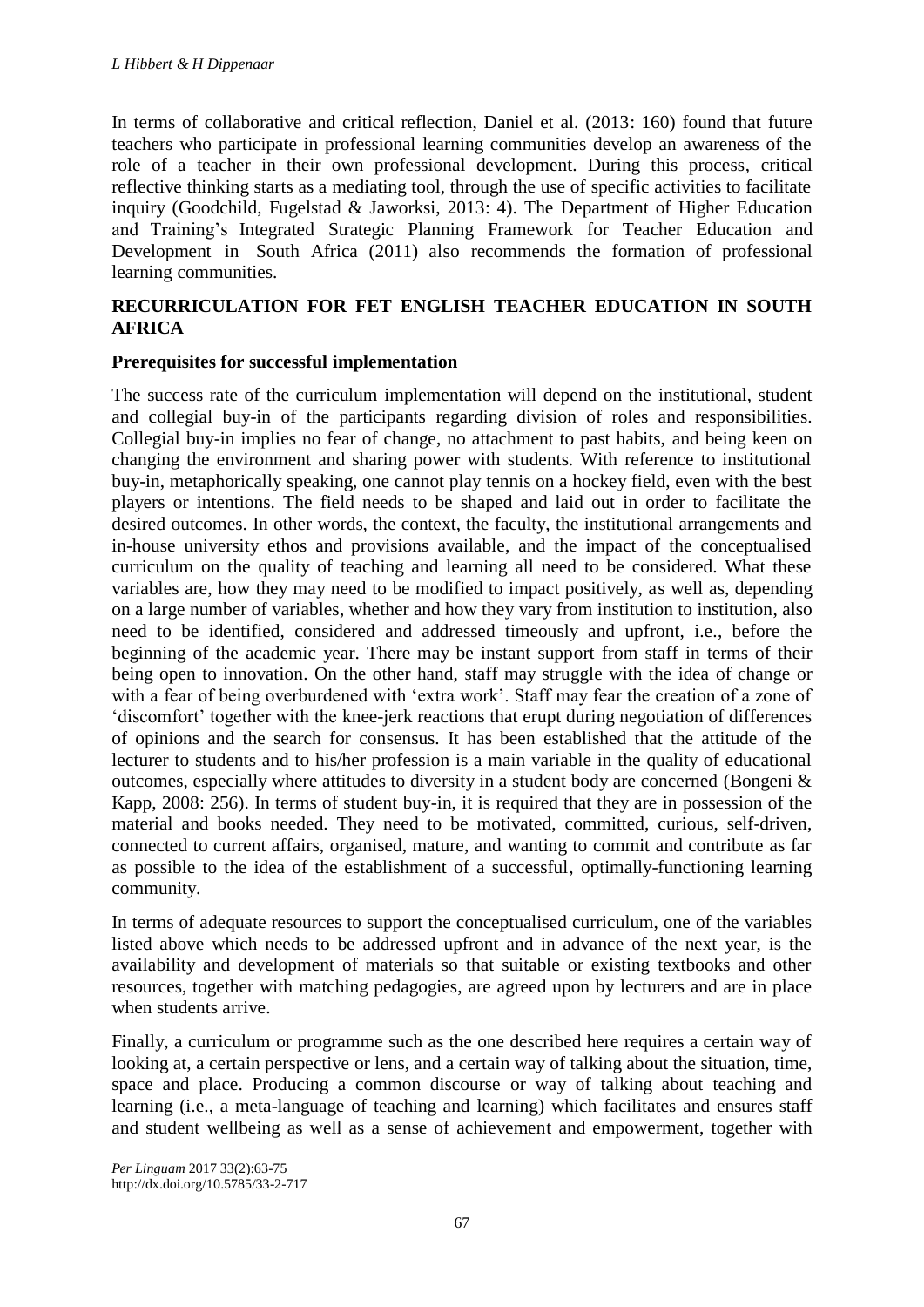real evidence of academic progress, are measures of success. Three qualities prescribed by CAPS are for the curriculum to be theme-based, text-based and geared for critical analysis.

#### **Themes**

The themes suggested below were selected on the basis of socially responsible ethics (as mentioned in the underpinnings of CAPS), and for the purposes of defamiliarisation, which is broadly defined as the artistic technique of presenting common things to audiences in an unfamiliar or strange way, in order to enhance perceptions of the familiar. These themes, or a selection thereof, can be dealt with individually or grouped together under broad overarching themes, as demonstrated further along, the preparation for which could be a collaborative project for lecturers or lecturers together with their students.

For the purposes of this article, defamiliarisation is applied by engaging students in the study of, for instance, an African text with a key social issue addressed, in tandem with a text from another country or context which deals with a similar issue. It needs to be emphasised that texts from different parts of Africa may be just as unfamiliar to students as literature from their own country, in this case, South Africa. The principle of defamiliarisation is thus not just simplistically African versus 'other', but the creation of intersectional conversations about class, culture, gender and race across the globe.

Suggested themes for the year (subscribing to the agenda of social responsiveness and democratic community building) could be: cities in transition, youth and emerging adulthood, identities in transition, my language history, translanguaging, generation gaps, youth discourses in unregulated spaces versus mediated discourses in regulated spaces such as academe, food and family, prejudice, greed, power and poverty, migration, love and war, 'What makes a real hero/heroine?', families in Africa, parenthood, environment and waste, peer network and friendship circles, and gender dynamics. The language teaching approaches suggested were drawn from the CAPS document, where it states the required language teaching approach as involving a text-based, communicative-based and historically-based positioning of texts (DBE, 2011: 9).

We suggest that students should have three assessment and feedback opportunities per 10 week cycle. This would consist of an oral (10%), a short piece of writing (10%) and a long essay (10% in the first two cycles). This means that students whose writing competencies are weak, but who are strong in oral presentation, can still experience success, based on a strong oral mark. In the third cycle, the long research essay will count 20%, which is more than the other two components. The weaknesses in academic writing are therefore catered for in the assessments and are addressed incrementally, by more weighting at the end of the year than at the beginning of the year. The next section outlines variables which may impact on the desired success rate of the implementation.

Table 1 below serves as a sample of a planning document in the form of a grid. The grid gives an easy overview of the four years of training, in terms of content organised under certain themes. The theme approach allows for creativity within the framework, as well as choices regarding the topics learners would like to follow up on. The resultant curriculum framework document for collaborative discussion would thus be planned according to the diagram shown in Table 1.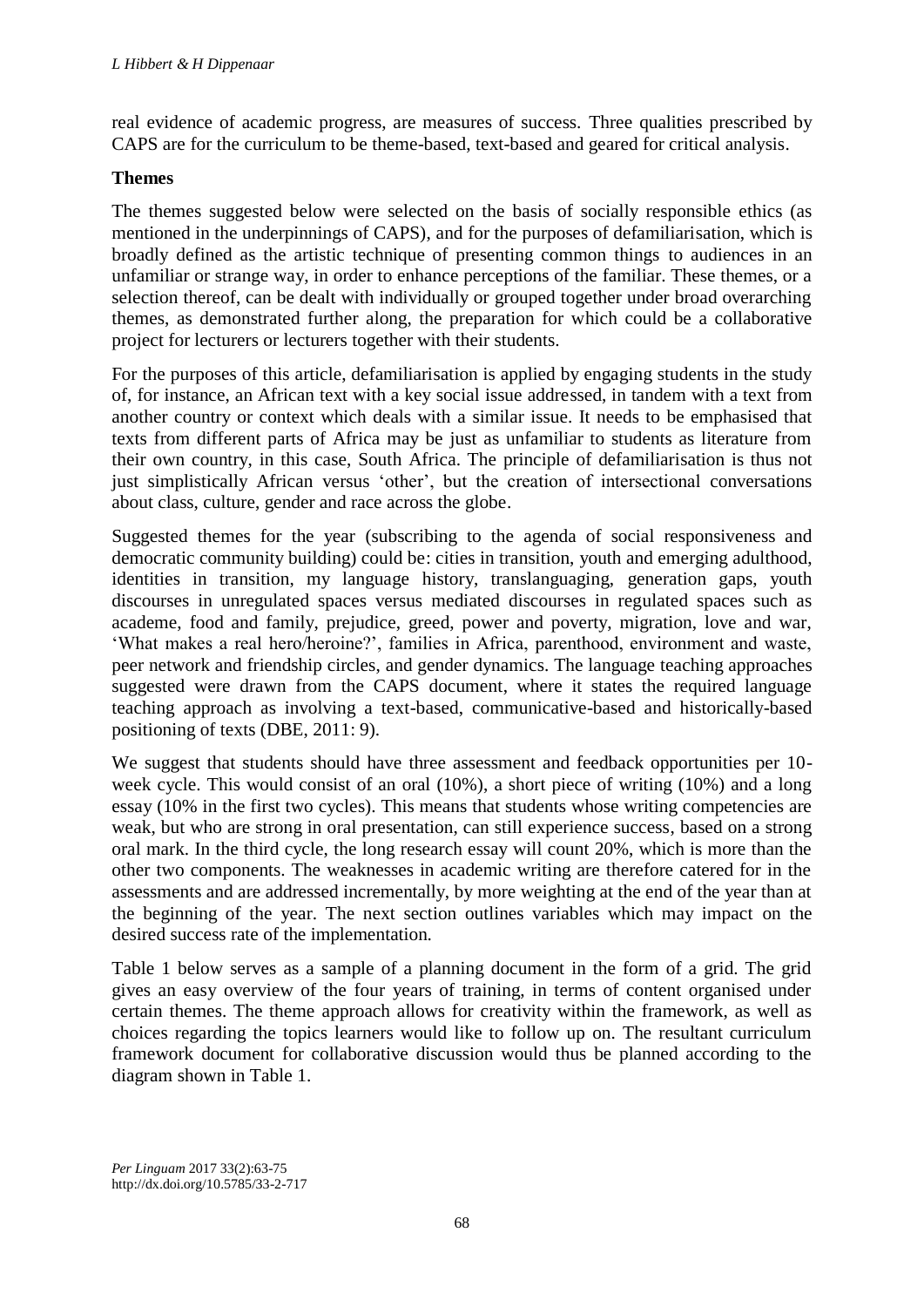| <b>Year of study</b>     | <b>SAQA</b> level | <b>Themes</b>        | <b>Examples of</b>                |
|--------------------------|-------------------|----------------------|-----------------------------------|
|                          |                   |                      | suggested/possible student        |
|                          |                   |                      | tasks                             |
| <b>English Studies 1</b> | 5                 | Choose 3 themes for  | Annotated bibliographies,         |
|                          |                   | the year             | discussions, action research      |
|                          |                   |                      | projects, portfolio development   |
| <b>English Studies 2</b> | 6                 | Choose 3 themes for  | Community engagement              |
|                          |                   | the year             | initiatives, discussions,         |
|                          |                   |                      | workshops, continued portfolio    |
|                          |                   |                      | development                       |
| English Studies 3        | 6                 | Choose 3 themes for  | In depth analysis of literature,  |
|                          |                   | the year             | critical analysis, presentations, |
|                          |                   |                      | continued portfolio               |
|                          |                   |                      | development                       |
| <b>English Studies 4</b> | 7                 | Theory and practice  | Materials development, in-        |
| (Methodology)            |                   | of English Studies,  | school research, surveys of       |
|                          |                   | i.e., language       | successful methodologies and      |
|                          |                   | acquisition and      | influential theories, seminars,   |
|                          |                   | literacy development | final presentation of portfolios  |

**Table 1: Example of a planning document**

The Grade 7-8 school curriculum will be dealt with in the first year of the English Methodology course, the Grade 9 curriculum will be dealt with in second year, the Grade 10- 11 curriculum in the third year, and the Grade 12 curriculum in the fourth year. Simultaneously, everything stipulated in the CAPS English as a Major teaching subject will be translated into 'how to teach it', following CAPS requirements, in the English Methodology class, which means that content and methodology are integrated as far as is possible. Although methodology is officially separated under a separate code at present, we are treating the content and methodology as integrated, in that the methodological activities and lesson planning done by the students for their practice teaching are based on the content presented by the lecturers.

Anticipatory guides as suggested by Walqui (2006: 159) are implemented, which means that, at the beginning of a new topic, the teacher may ask his/her class to collaborate in filling out a two-column anticipatory guide, with one column for what students know about a topic and the other for questions about the topic that they are interested in answering. The following pattern would be followed each week: in the first contact session, the lecturer raises a proposition regarding an issue at hand (theme-related). In the second session, the students analyse and prepare a written response to a reading provided in the initial discussion period. In the third session, the lecturer provides further input, provides clarifications and answers questions. The fourth session could be a tutorial task, based on the week's activities. This would normally be a refined response to one or two readings. In order to facilitate integration of language and literature, each theme is then developed to include tasks, genres and activities specified by the CAPS documentation.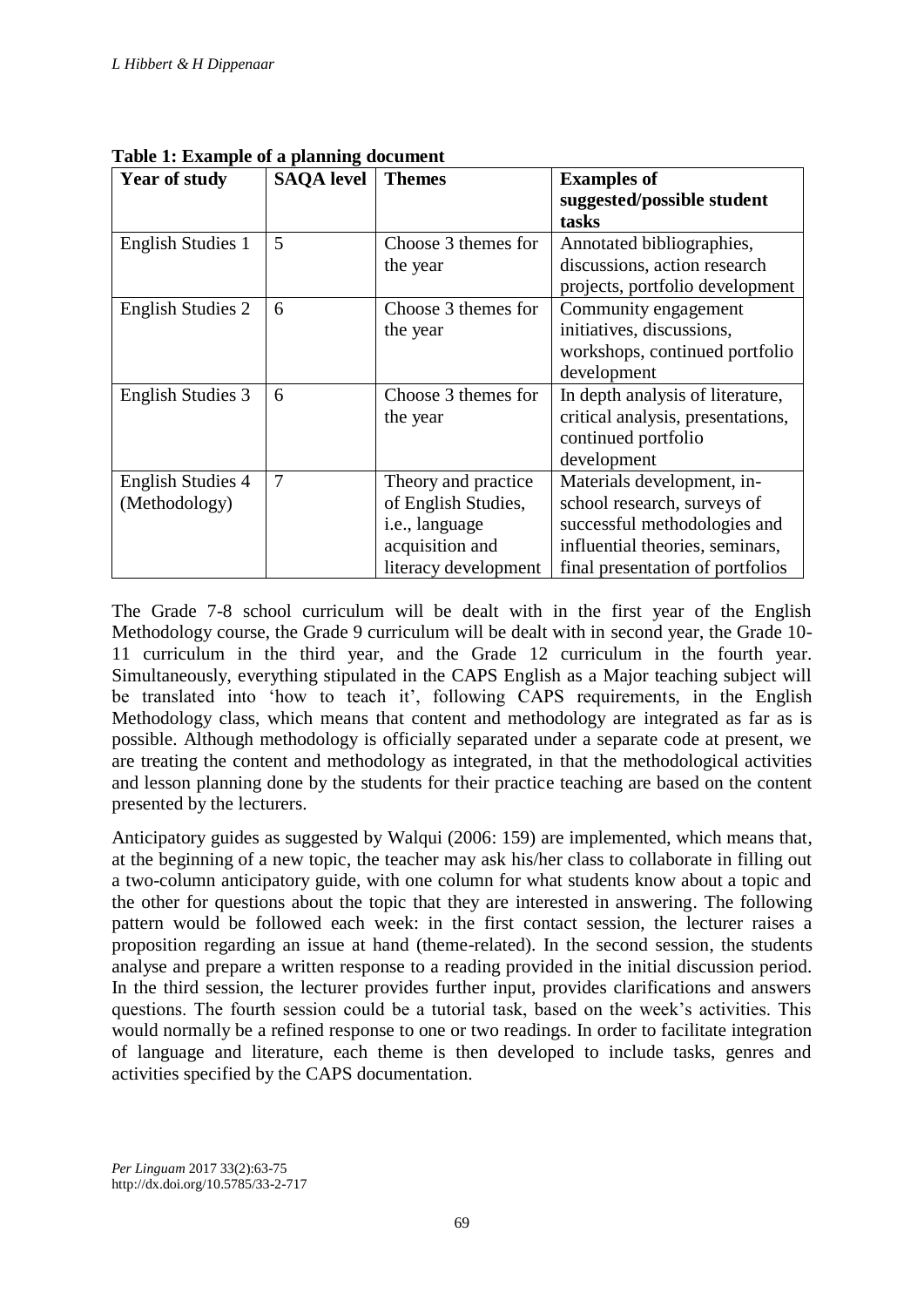# **Texts**

What follows is a list of recently published African/South African writers, some being young, first-time authors. Future English teachers need to be on the forefront of current books available for children or young adults and need to acquire the skill to select books appropriate for their learners. This is done through building criteria for book selection into the pre-service English teacher education curriculum.

It is important to consider student interest when choosing themes and texts, which requires dialogue and collaboration between lecturers and students and which might vary between campuses and contexts. As pointed out by Freire (2005), without dialogue, there is no communication, and without communication, no education. Freire (2005: 77) points out that dialogue exists in a 'horizontal relationship of mutual trust'; if there is no dialogue, education becomes merely a 'banking method'.

Examples of current texts that may be considered, include *Because Pulu means Rain* by Jenny Robson, *Sweet Medicing* by Panache Chigumadzi (gender inequality and patriarchy theme), *We Need New Names* by No Violet Bulawayo, *Glowfly Dance* by Jade Gibson (migration), *Bom Boy* by Yewande Omotoso, *Reef* by Gunesekera Romesch, *Rachel's Blue* by Zakes Mda, *October* by Zoe Wicomb, *The Yearning* by Mohale Mashingo (folklore), *The Eighth Man* by Michal Williams (youth literature), *The Reactive* by Masanda Ntsganga, *Under the Udala Trees* by Chinelo Okparanta, *Affluenza* by Niq Mhlongo, *Rumours* by Mongane Wally Serote, *Woman Next Door* by Yawande Omotoso, *Bricklane* by Monica Ali, *Purple Hibiscus* and *Americanah* (migration theme) by Chimamanda Ngozi Adichie, *Joys of Motherhood* by Buchi Emecheta (motherhood in Africa), and *Nervous Conditions* by Tsitsi Dangarembga (youth and identities in transition).

Newly published short stories may include *Love Interrupted* by Reneilwe Malatji, *Tjieng Tjang Ttjerries* by Jolyn Phillips (written in Cape dialect), *Stations* by Nick Mulgrew or *Writing What We Like* edited by Yolisa Qunta. These texts can either be used because students relate easily to the context or to specifically defamiliarise the text by studying it alongside literature from other continents where similar issues are explored. Suggested newly published African poetry collections include *Matric Rage* Genna Gardini and *Water* by Koleka Putuma. As way of disclaimer, we would like to emphasise that, because students are located in Africa, African literature is equally familiar/unfamiliar to them, due to the diversity of culture and languages, as well as starkly contrasting experiences which people often have of 'Africa' or South Africa. It is clearly understood that students enjoy elements of the traditional English canon, but these also need to be presented as part of practices in intersectionality.

Films that have been successfully included at pre-service teacher education level so far are *Tsotsi*, *The Freedom Writer's Diaries*, and *The Story of Ron Clark.* These films can be combined with items from CAPS requiring knowledge of and/or competency in reading and viewing, as well as creating, posters, charts, maps, graphs, cartoons, magazines, newspapers, websites, documentaries and TV series (Department of Basic Education, 2011: 34).

In summary, critical reading and writing, vocabulary-building, understanding global trends and key issues (e.g., migration, urbanisation, environmental and human rights renewals and ethics), in other words, a general knowledge approach, together with a creative engagement such as text production (creative writing) are essential activities to be linked to the study of literature.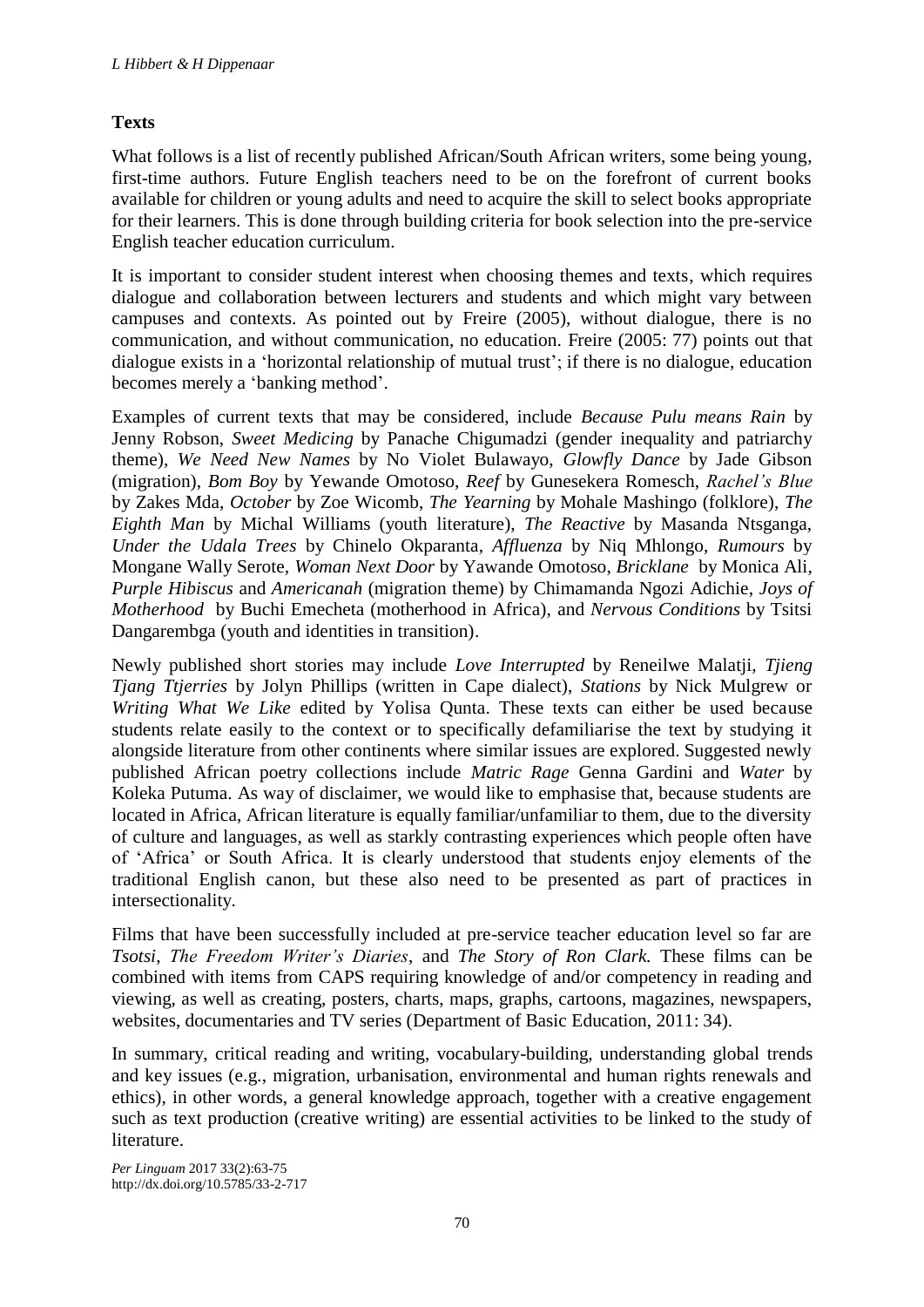In 2017, the teaching year consisted of roughly three cycles: eight weeks in the first cycle, six weeks in the second and another eight weeks in the third. Some additional weeks of the academic year are allocated to teaching practice in schools. In the first year, English Studies will be dealt with on SAQA level 5. In the second and third year, it will be dealt with on SAQA level 6, as prescribed. The second- and third-year curriculum will consist of increasingly independent web-based research and group collaboration between students, with increasing demands made on them for text production and consumption. The materials will be presented as a menu system with five or six thematic choices, of which four are compulsory, one theme per term over four terms. Themes are to be chosen by lecturers in collaboration with students at the end of the year for the coming year, so that materials are ready at the onset of term, and should ideally be negotiated with students. It is suggested that each year deal with three overriding themes.

# **Critical discourse analysis**

In summary, critical reading and writing, vocabulary-building, understanding global trends and key issues (e.g., migration, urbanisation, environmental and human rights renewals and ethics and literacy development), in other words, a general knowledge approach, together with a creative engagement such as text production (creative writing), are essential activities to be linked to the study of literature.

Texts will be chosen from a variety of genres with prescribed activities linked to the above: short stories, visuals, drama, novel, poetry, film, and online and print media. Students will be introduced to the socio-political and cultural context of South Africa, but will also be defamiliarised by comparing the South African context to similar and/or contrasting contexts elsewhere in the world (e.g., Eurocentric or American), all within the specific theme.

Grammar, vocabulary (related to the theme), discourse features (art, public documents, forms, letters, and online and print media), and historical and current features English as a global and local language, are to be covered as part of the Grade 10 curriculum from the third year onwards. Prior to that, it is assumed that students will have developed their own language proficiency as an integrated part of the course.

Grammar will be integrated with the theme and texts of the specific 10-week cycle. Items will include nouns, noun types, verbs, pronouns, pronoun types, adverbs, tenses, clauses, phrases and sentences, adjectives, negations, conjunctions, ideophones, interjections, interrogatives, direct and indirect speech and voice (passive and active) – related as far as possible to writing style and the selected texts.

Vocabulary items (as listed in the CAPS documentation) should be linked to the study of literary and/or varied prescribed texts. They are: spelling patterns and rules, complex and new vocabulary, compiling of a new list, borrowed and inherited words, neologisms, honorifics, abbreviations, acronyms, thesaurus vs dictionary, leadwords and spelling, pronunciation, etymology, prefixes, suffixes, paronyms and polysemes, homonyms, antonyms, homophones, puns and malapropisms (as listed in the CAPS documentation). Discourse features and discourse analysis will include idiomatic expressions, idioms, proverbs, figurative language and critical language awareness, which could be linked to set works. In addition, historical aspects of English as a local and global language will be addressed, as they are closely related to the Grade 12 curriculum.

An initial detailed mind-map of a theme-based curriculum may look as follows: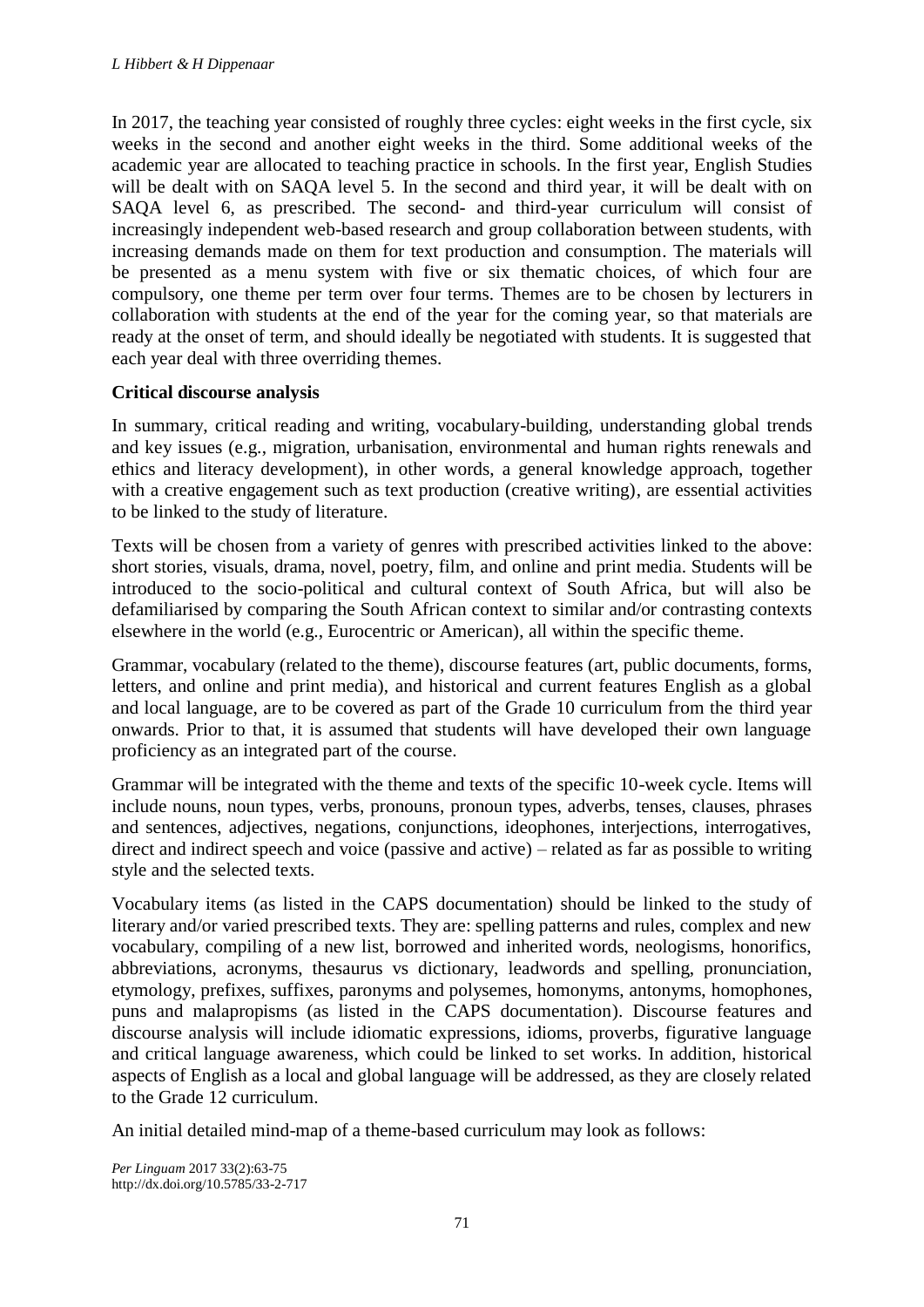

# **Figure 1: Possible genres to include in a theme-based curriculum**

An example of planning the curriculum is as follows:

| English 2                                                                                       |  |  |  |
|-------------------------------------------------------------------------------------------------|--|--|--|
| Level 6 (20 credits)                                                                            |  |  |  |
|                                                                                                 |  |  |  |
| Documents consulted: CAPS, SP+FET four-year plan                                                |  |  |  |
| <b>Resources: existing materials to be expanded</b>                                             |  |  |  |
| Projected number of students: 100                                                               |  |  |  |
| Number of classes: 5 (2 periods/week)                                                           |  |  |  |
| Assessment: $30\% + 30\% + 40\% = 100\%$ (1 composite mark/year)                                |  |  |  |
| <b>Continuous assessment</b>                                                                    |  |  |  |
| Language work:                                                                                  |  |  |  |
| Key concepts of language structure                                                              |  |  |  |
| Critical language awareness (according to Fairclough, 1992)                                     |  |  |  |
| Direct and implied meaning (reading between the lines, critical discourse awareness)            |  |  |  |
| Register, syntax, semantics                                                                     |  |  |  |
| The development and evolution of English as a global language                                   |  |  |  |
| <b>Literature and other texts</b>                                                               |  |  |  |
| 10 poems, 3-4 short stories, 3 novels, 1 drama, visuals / visual culture, folklore, 2 films and |  |  |  |
| print and online news. This is suggested for each year of the 4 year curriculum.                |  |  |  |

# **CONCLUDING OBSERVATIONS**

Some pilot work in collaborative engagement and community-building conducted in 2016 with first-year English Studies students in two classes of 70 each has elicited overwhelmingly positive responses from students, such as:

*We got the chance to form our own opinions and to express them as well.*

*We are moving and stepping out of our comfort zones in terms of participation in class.*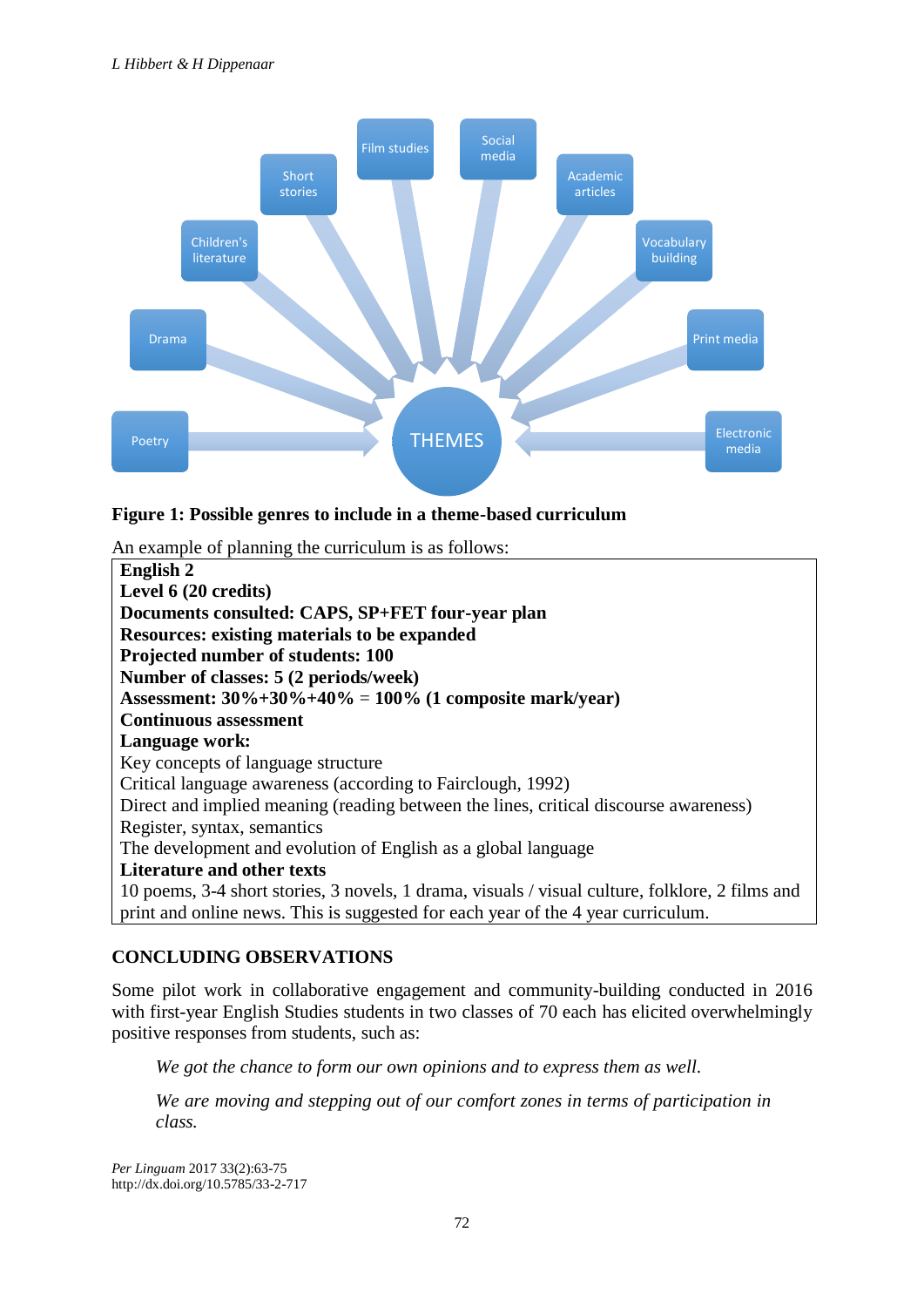*We are forced to develop our own thinking. This interactive learning method is very beneficial. We learnt how to work through a poem independently. My mind was refreshed and I have been impacted.*

*I would suggest that the active learning method should be used often for further courses as it really helps for one to understand the work much better.*

Research coming out of such processes as described above should address the question of what constitutes quality professional literacy development. It is suggested that ongoing collaboration between teaching staff as well as with students, more equitable access to, as well as appropriate and satisfactory training of, lecturers in technology, and the creation of peer learning communities be key elements of teacher pre-service education, lifting the process of teacher education out of pervasive and persistent traditional, outdated chalk-andtalk rote-learning norms. Curriculum development is an ongoing, dialectic process which needs reflection and participation from all stakeholders.

When literacy development tasks in English are directly geared to participants' 'beings' and 'doings' (Loots & Walker 2016: 266), in other words, linked to those activities which are pertinent to the students' own life aims and projected future identities, students seem to respond positively. Authentic resources and a task-based curriculum, incorporating peer group and e-learning, enable students to grow intellectually and socially, and to develop a strong sense of awareness of self and others. This brings us back to the two main theoretical constructs which frame the argument, namely, transliteracies and communities of practice. Transliteracies refer to active text production as well as recognition of global Englishes, while valuing own variations and dialects. This is built into the cross-cultural nature of the material and the creative and critical activities students are exposed to. Communities of practice include staff collaborations not only with colleagues, but also with students. Classroom organisation, which is based on an interactive model, is the key to creating communities of learning which facilitate critical literacy. One of the students who has been exposed to this pedagogy in a recent study (see reference to Hibbert & Waghid), responded by saying: *'You are actually doing your own work.'* When asked to explain this statement a bit further, the student indicated that a marked shift in perception of what teaching means, had occurred for him. He had mainly seen the teachers and lecturers doing all the work in class. He now realised that each student, through being part of a transliterate learning community, can, and ought to, be prompted to engage and to produce their own ideas, opinions, artefact, and that contributions to the group or class discussion are reliant on student engagement.

# **REFERENCES**

- BARTON, D. 1994. *Literacy – an introduction to the ecology of written language.* Oxford: Blackwell.
- BANGENI, B & R KAPP. 2008. Shifting language attitudes in linguistically diverse learning environment in South Africa. *Journal of Multilingual and Multicultural Development*, 28(4):253-269.
- COPE, B & M KALANTZIS (Eds). 2000. *Multiliteracies: literacy learning and the design of social futures.* New York: Routledge.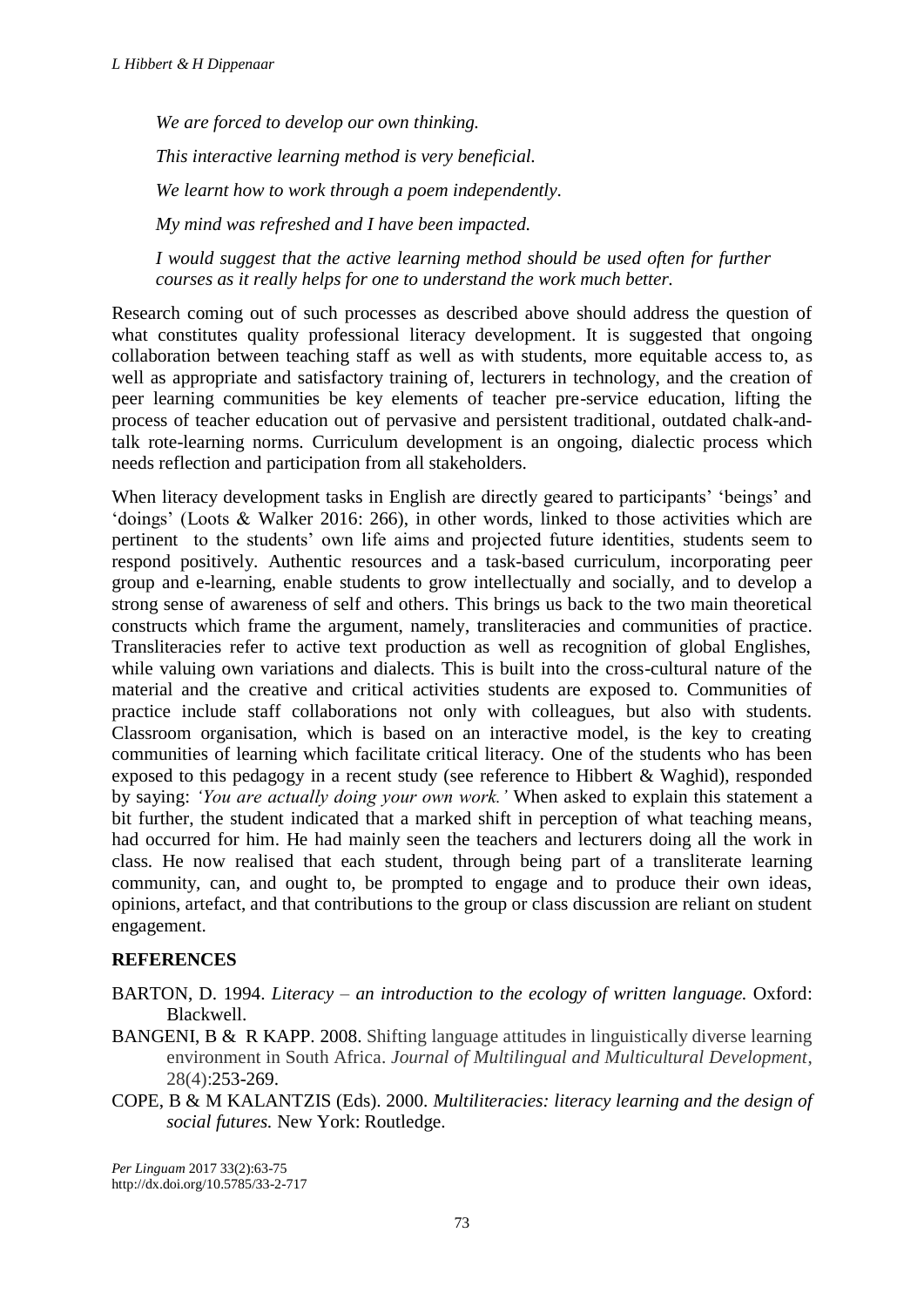- DANIEL, GR, G AUHL, & W HASTINGS. 2013. Collaborative feedback and reflection for professional growth: preparing first-year pre-service teachers for participation in the community of practice. *Asia-Pacific Journal of Teacher Education*, 41(2):159-172.
- DEPARTMENT OF BASIC EDUCATION. 2000. Norms and standards for educators*. Government Gazette,* 418(20844):1-33.
- DEPARTMENT OF BASIC EDUCATION. 2011. *National Curriculum Statement, Curriculum and Assessment Policy Statement Grades 7-9 English Home Language.*  Pretoria: Government Printers.
- DEPARTMENT OF HIGHER EDUCATION AND TRAINING. 2011. *Integrated strategic planning framework for teacher education and development in South Africa 2011- 2025*. Pretoria: Government Printers.
- DIPPENAAR, H, R LIEBENBERG, & V BOSMAN, 2016. Service-learning and preservice teachers from a university of technology in South Africa: multiple mediations of change. In Winterbottom, C & VE Lake (Eds), *Praxeological learning: servicelearning in teacher education*. New York. Nova Science Publishers. 179-207.
- ENGESTRÖM, Y. 1991. Activity theory and individual and social transformation. *Multidisciplinary Newsletter for Activity Theory*, (7/8):14-15.
- ENGESTRÖM, Y. 1999. Activity theory and individual and social transformation. In Engeström, Y, R Miettinen & R-L Punamäki (Eds), *Perspectives on Activity Theory*. Cambridge: Cambridge University Press. 19-39.
- ENGESTRÖM, Y & A SANNINO. 2011. Discursive manifestations of contradictions in organizational change efforts. *Journal of Organizational Change Management,* 24(3):368-387.
- FREIRE, P. 2005. *Pedagogy of the oppressed* (30th anniversary ed)*.* New York: Continuum.
- GOODCHILD, S, A FUGELSTAD & B JAWORSKI, 2013. Critical alignment in inquirybased practice in developing mathematics teaching. *Educational Studies in Mathematics*, 84(3):393-412.
- GOODYEAR, P, & M ZENIOS, 2007. Discussion, collaborative knowledge work and epistemic fluency. *British Journal of Educational Studies*, 5(55):351-368.
- GUITERREZ, KD. 2008. Developing sociocritical literacy in the Third Space**.** *Reading Research Quarterly*, 43(2):148-164.
- HIBBERT, L & Z WAGHID. 2017. Decolonising pre-service teachers' colonialist thoughts in higher education through defamiliarisation as a pedagogy. *Educational Research for Social Change*, forthcoming.
- JAWORKSI, B & S GOODCHILD. 2006. Inquiry community in an activity theory frame. In J. Navotná, H. Moraová, M. Krátká & N. Stehliková (Eds.). Proceedings of the 30th Conference of the International Group for the Psychology of Mathematics Education. 3:353-360. Prague Czech Republic: Charles University in Prague.
- LE CORNU, R & R EWING. 2008. Reconceptualising professional experiences in pre-Service teacher education … reconstructing the past to embrace the future. *Teaching and Teacher Education*, 24(7):1799-1812.
- LOOTS, S & M WALKER. 2016. A capabilities-based gender equality policy for higher education: conceptual and methodological considerations. *Journal of Human Development and Capabilities*, 17(2):260-277.
- MCMILLAN, J. 2009. Through an activity theory lens: conceptualizing service learning as 'boundary work'. *International Journal of Community Research and Engagement*, 2(0):39-60.
- SALE, D. 2015. Creative teaching: an evidence-based approach. Singapore: Springer.